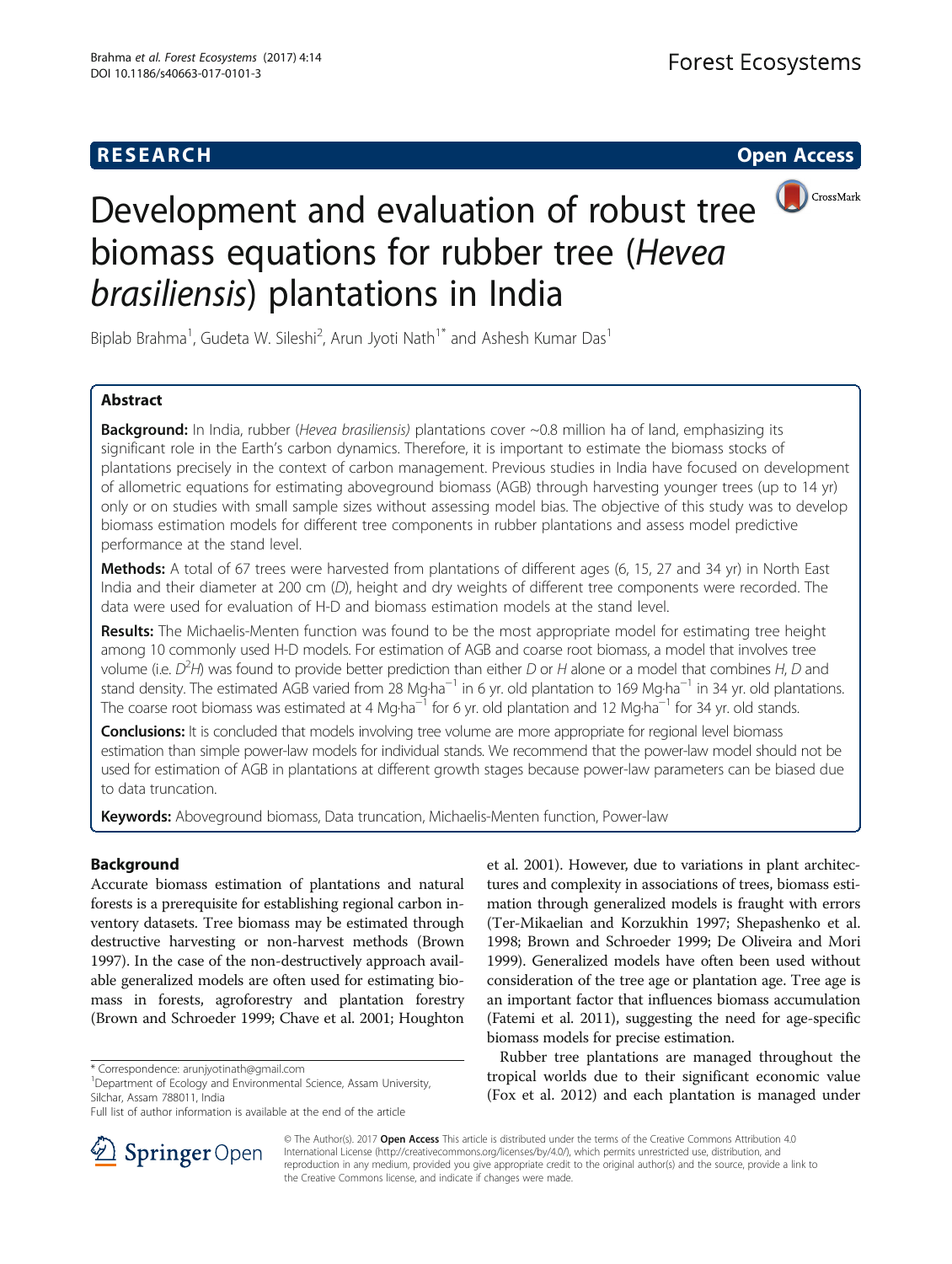homogeneous age series up to maximum of 40 yr. (Brahma et al. [2016\)](#page-9-0). In India, 0.8 million ha of land is currently under rubber plantation and the annual increase in acreage is 3% (The Rubber Board [2013\)](#page-9-0). Although rubber plantations cover a vast land area in India, appropriate biomass estimation models are still lacking. The available models were either developed by harvesting younger trees (Chaudhuri et al. [1995](#page-9-0); Dey et al. [1996](#page-9-0)) or limited to a very small sample size (Dey et al. [1996](#page-9-0)). The need for developing models covering a wide range of tree ages is important because the shape of the relationships between tree variables change along the stage of development. The variations in biomass stocks in rubber plantations with plantation age have been demonstrated (Tang et al. [2009\)](#page-9-0). All these raise concerns about the applicability of available models for future biomass estimation in India. Therefore, the objective of this study was to develop biomass estimation models for different tree components in rubber plantations and assess model predictive performance at the stand level.

## Methods

#### Study site

The present study was carried out in Karimganj District of Assam (24°36′ N, 92°23′ E), North East India (NEI) within the range of Himalayan foothills and Barak river basins. Karimganj is an administrative district of the State of Assam, which occupies an area of 1809 km<sup>2</sup>. It is bounded on the Northeast by Cachar District, on the east by Hilakandi, on the south by Mizoram, on the southwest by Tripura State and on the west and northwest by Bangladesh. The edge to edge distance between the selected stands for different ages were measured approximately as 200–300 m. Generally, the soils of the region are classified as the Barak series, which is fine, hyperthermic family of Aeric Endoaquepts (USDA [1998](#page-9-0)). The soil characteristics of the study site did not vary from stand to stand. Mean annual precipitation of the study area is about 3538 mm, temperature ranges from 13 °C to 37 °C with average relative humidity of 93.5% (Regional Agricultural Research Institute [2013](#page-9-0)).

#### Stand selection, sampling and biomass analysis

The main criterion for selecting the specific plantation was the age of the stand. Age of the plantation was evaluated and confirmed from the official plantation record. Rubber plantations of four different ages, i.e. 6, 15, 27 and 34 yrs., were selected for this study on the basis of the availability of the stands under same age. Ten plots measuring  $25 \text{ m} \times 25 \text{ m}$  area were selected randomly from each of the different aged plantations and all trees were counted for estimation of tree density. All the trees within the selected area were counted and measured at

circumference at 200 cm (C200) above the ground to avoid the tapping artefacts. When collecting the latex from rubber trees, tapping on the stems is commonly done between stem heights of 150 and 180 cm. Regular tapping resulted in significant deformations on the stem. Therefore, instead of following the recommended height to measure the stem circumference, here the stem height at 200 cm was considered. We acknowledge that this can lead to a systematic underestimation of diameter at breast height (DBH). Standard procedures were followed during the circumference measurement of each tree (Husch et al. [2003\)](#page-9-0). The measured C200 values across the ages ranged between 10 and 110 cm, which were further divided into 10 cm classes. Five to six C200 classes were considered for each stand. Based on the availability of trees in these C200 classes, a total of 67 trees of different ages (15, 19, 15, and 18 for 6, 15, 27 and 34 yrs., respectively) were felled. Total height (H) of each harvested tree was measured to use as a covariate in biomass model development. Here the main support to the branches from ground level to the top of the felled tree was considered as stem. In order to avoid the ambiguity of branch and stem at the fork, the higher circumference was considered as the stem. Different tree parts including foliage, branch and stems were separated and fresh weight (fw) in kg was measured in the field. For belowground biomass, coarse roots (>2.5 mm diameter) were extracted from a 1 m radius with 1 m depth around the felled tree stem. Fine root biomass could not be estimated due to difficulties in separation of fine roots from the soil. Fresh weights of extracted coarse roots were weighed after carefully removing the soil. Sub-samples of each tree part were taken to the laboratory and subsamples were oven dried at 70 °C for a minimum of 72 h or until the constant dry weight was achieved. Fresh weight and dry weight (dw) ratios ( $R_{\text{dw/fw}}$ ) for each plant part were calculated to get their respective total part dry weight (PDW) as PDW =  $(R_{dw/fw} \times$  fresh weight of the plant part). Total dry weight or total biomass of the tree was estimated by adding all the calculated PDW of that tree.

## Biomass model development

Use of different independent variables for developing biomass models are still a subject of empirical debate (Sileshi [2014](#page-9-0)). Diameter at breast height (D) and total tree height  $(H)$  have been used widely for modelling scaling relationships between tree biomass components, H and DBH assuming different physical and biological first principles (Sileshi [2014](#page-9-0)). In this study first we developed the relationship between D200 (here after D) and  $H$  as well as biomass components with  $D$ ,  $H$  and stand density (StD). First we explored the appropriateness of a simple power-law relationship between AGB, D and H.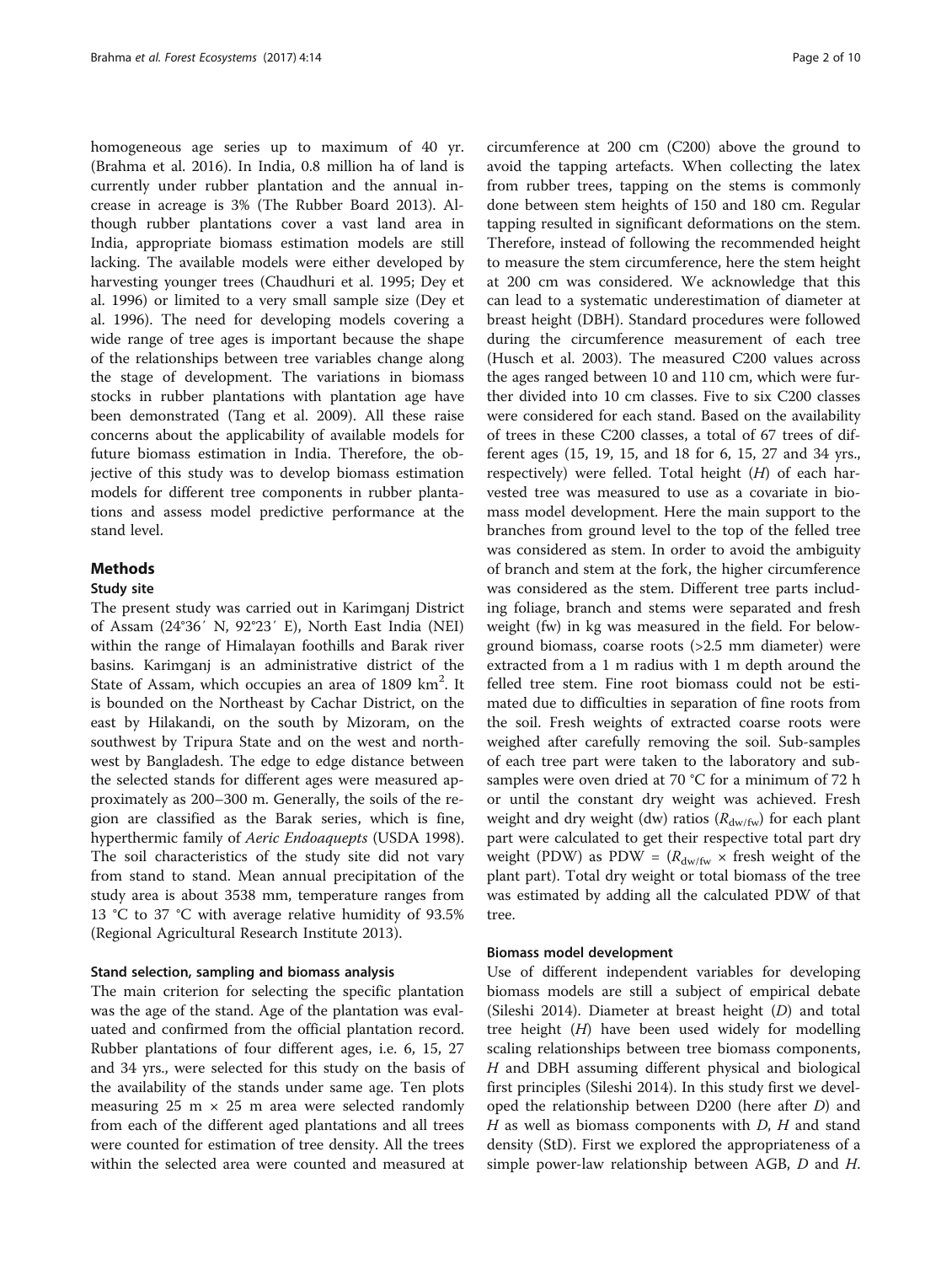This is because power-law scaling is supported by emergent theories of macroecology and thus recommended in biomass estimation to reduce the ambiguity about allometric relationships (Sileshi [2014, 2015\)](#page-9-0). Initially we also explored the use of stand age as a covariate. However, we found stand age to be inappropriate due statistical complications such as collinearity that arise when combined with  $D$  and  $H$ . In addition, we explored standlevel variables especially stand density (StD) as a biological meaningful and potentially more predictive variable than stand age. Finally, we compared the performance of the power-law model with three other models involving D alone, H alone and their combination with StD. When fitting the models, log transformed biomass data were linearly regressed against the log transformed values of D, H,  $D^2H$  and DHStD as follows:

 $ln(Y) = ln(\alpha) + \beta(lnD) + \varepsilon$  Model 1  $\ln(Y) = \ln(\alpha) + \beta(\ln D^2 H) + \varepsilon$  Model 2  $ln(AGB) = ln(\alpha) + \beta(lnH) + \varepsilon$  Model 3  $ln(Y) = ln(\alpha) + \beta(lnDHStD) + \varepsilon$  Model 4

In addition, we explored the relationship between coarse root dry weight (RDW) and AGB using the power-law model specified as follows:

 $ln(RDW) = ln(\alpha) + \beta(lnAGB) + \varepsilon$  Model 5

where  $Y$  is the biomass component (e.g. foliage, branch, stem, root, etc.) being modelled,  $D^2H$  is tree volume, and  $\varepsilon$  is the error. These models were fitted using ordinary least square regression assuming a power function with multiplicative error structure (Lai et al. [2013;](#page-9-0) Dong et al. [2016\)](#page-9-0). For estimating biomass components in the arithmetic domain, the equations were back-transformed to give  $Y = \alpha X^{\beta} \times \text{CF}$  where X is the single or compound variables,  $\alpha X^{\beta}$  = exp. ( $\alpha + \beta$ (lnX) and CF is the correction factor calculated from the mean square of error (MSE) as exp.(MSE/2) (Sileshi [2015\)](#page-9-0).

In the absence of measured tree height, the  $H$  in model 2 may be estimated using height-diameter (H-D) models. This is a convenient approach because data on tree height are relatively more difficult and time consuming to obtain than D. H-D models can also be used to predict missing heights from field measurement of tree diameter. The commonly used H-D models include Chapman-Richard, exponential, Gompertz, hyperbolic, logistic, Michaelis-Menten (saturation growth), monomolecular, power-law, Richard and Weibull functions (Zeide [1993](#page-9-0); Huang et al. [2000](#page-9-0)). The models are also applied to estimate the asymptotic height, which is often used as a measure of tree size (Thomas [1996](#page-9-0)). In order to determine the appropriate H-D relationship in rubber trees we compared the following models:

Chapman-Richards  $H = a(1 - \exp(-bD))^c$ Exponential  $H = a - b(\exp(-cD))$ Gompertz  $H = a(\exp(-\exp(b - cD)))$ 

Hyperbolic models 
$$
H = a + \frac{b}{D}
$$
  
\nLogistic  $H = \frac{a}{(1 + \exp(b - cD))}$   
\nMichaelis-Menten  $H = \frac{aD}{b+D}$   
\nMonomolecular  $H = a(1 - \exp(-b(D - c)))$   
\nPower-law  $H = aD^b$   
\nRichards function  $H = \frac{a}{(1 + \exp(b - cD))^{1/d}}$   
\nWeibull  $H = a - b(\exp(-cD^d))$ 

These models were chosen because they are supported by theory and their parameters have biologically meaningful interpretations. For example, in all models except the power-law, the parameter  $a$  represents the asymptotic height of trees. Nonlinear regression was used to estimate parameters of all H-D models.

The performance of all these models was compared using the coefficient of determination  $(R^2)$ , Akaike information criterion (AIC), and root mean square of error (RMSE) (Sileshi [2014\)](#page-9-0). In all cases the small sample approximation of AIC (i.e. AICc) was used for comparing models. In addition, we checked the normality of residuals by plotting the residuals against the predictor values and the Shapiro-Wilk test. Finally, we compared the 95% confidence intervals (CI) of the slopes to see whether the corresponding model for different age classes is significantly different or not (Sileshi [2014](#page-9-0), [2015\)](#page-9-0).

Using the best model developed through the steps described above, biomass stocks in plantations of different ages was estimated by using the following formula:

Biomass density  $(Mg \cdot ha^{-1})$ ) =  $N \times$  $(B_1 + B_2 + B_3 + \ldots + B_n)/n$ 

where  $N$  is the tree density,  $n$  is the number of harvested trees and  $B_i$  is the AGB stock (kg) of the respective tree.

## Results

## Biomass estimation models

Tree density ranged from 784 trees·ha−<sup>1</sup> in 6 yr. old plantations to 576 trees⋅ha<sup>-1</sup> in 34 yr. old plantations (Table [1](#page-3-0)). Stem diameter and tree height also significantly ( $P < 0.0001$ ) varied with stand age. Tree diameter ranged from 11 to 35 cm in 6 and 34 yr. old plantations, respectively (Table [1](#page-3-0)).

A strong non-linear relationship was observed between stem height  $(H)$  and diameter at 200 cm  $(D)$  in all the stand ages (Fig. [1](#page-3-0); Table [2](#page-4-0)). Among the H-D models compared, the Michaelis-Menten function had the smallest AIC and RMSE and the largest pseudo  $R^2$ . The second best model was the power-law model, while the worst was the hyperbolic function. The differences in terms of model goodness of fit criteria (pseudo  $R^2$ , AIC and RMSE) among the models except the hyperbolic were marginal (Table [3\)](#page-4-0). However, the 95% confidence limits of the estimated asymptotic heights reveal significant differences among the models. Some of the models (e.g. Weibull and Richard functions) had four parameters and hence are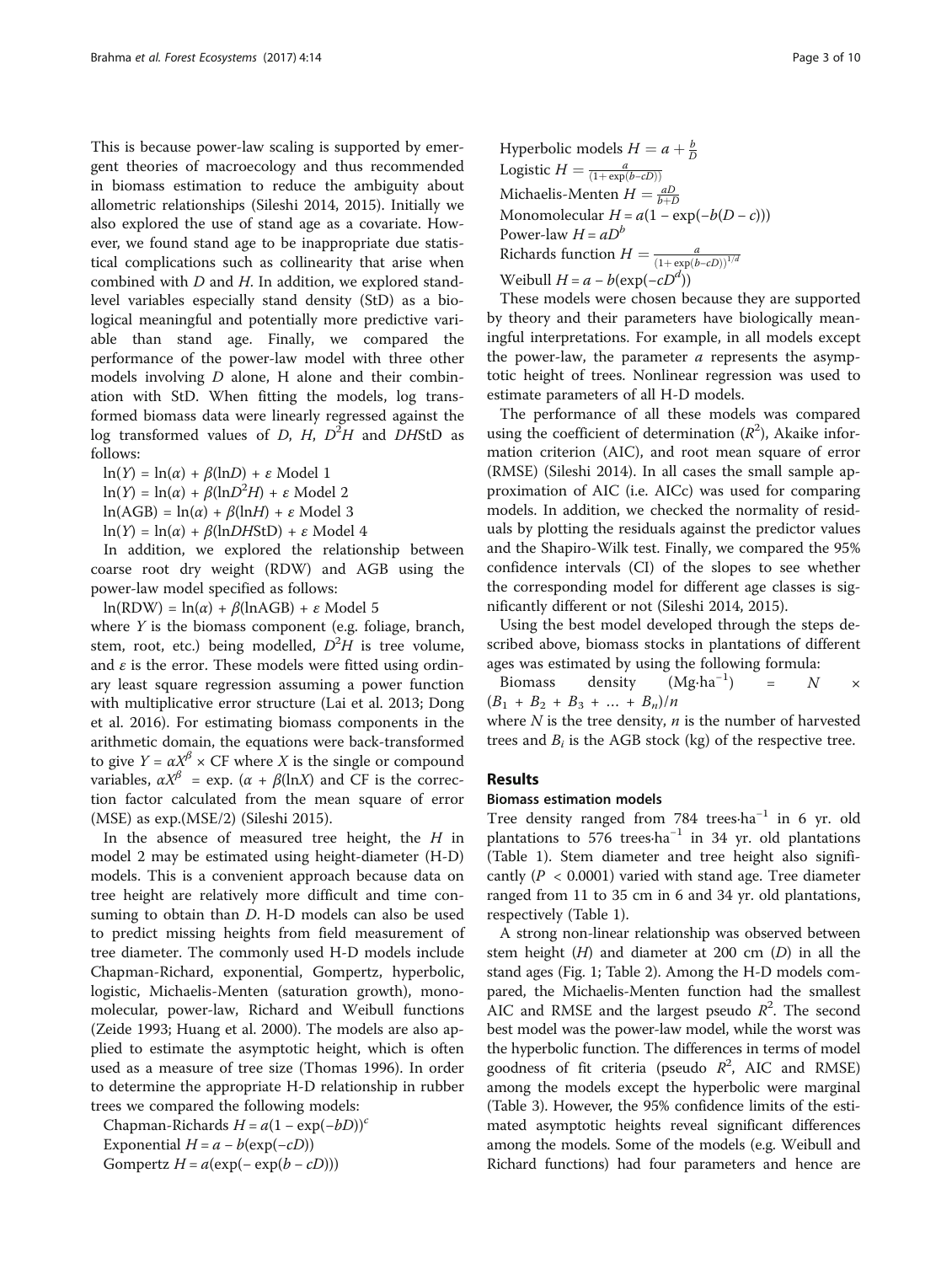| biomass stocks estimated using the best model (Model 2) in different ages of rubber plantation in North East India |                  |                 |             |                                      |                                    |                                      |  |  |
|--------------------------------------------------------------------------------------------------------------------|------------------|-----------------|-------------|--------------------------------------|------------------------------------|--------------------------------------|--|--|
| Stand<br>age (yrs)                                                                                                 | Density          | <b>Diameter</b> | Height      | Biomass stocks                       |                                    |                                      |  |  |
|                                                                                                                    | $(tree·ha^{-1})$ | (cm)            | (cm)        | $AGB$ (Mg $\cdot$ ha <sup>-1</sup> ) | Coarse root (Mg-ha <sup>-1</sup> ) | Total biomass (Mg·ha <sup>-1</sup> ) |  |  |
| 6                                                                                                                  | 784 (6)          | 11.1(1.48)      | 8.3(0.68)   | 28.9 (18.9)                          | 4.1(1.0)                           | 31.5 (18.2)                          |  |  |
| 15                                                                                                                 | 720 (11)         | 19.9 (1.32)     | 15.2(0.61)  | 119.4 (16.8)                         | 10.3(0.9)                          | 121.4 (16.2)                         |  |  |
| 27                                                                                                                 | 688 (11)         | 19.5 (1.48)     | 16.5(0.68)  | 116.4 (18.9)                         | 10.0(1.0)                          | 118.4 (18.2)                         |  |  |
| 34                                                                                                                 | 576 (25)         | 23.8 (1.35)     | 20.0(0.62)  | 169.6 (17.3)                         | 11.9(1.0)                          | 167.6 (16.6)                         |  |  |
| All ages                                                                                                           | 692 (44)         | 18.9 (0.88)     | 15.3 (0.60) | 12.0(10.7)                           | 9.3(0.6)                           | 113.0 (10.3)                         |  |  |

<span id="page-3-0"></span>Table 1 Average tree density, stem diameter at 200 cm, height (cm) and aboveground biomass (AGB), coarse root biomass and total biomass stocks estimated using the best model (Model 2) in different ages of rubber plantation in North East India

Values in parentheses are standard errors of means

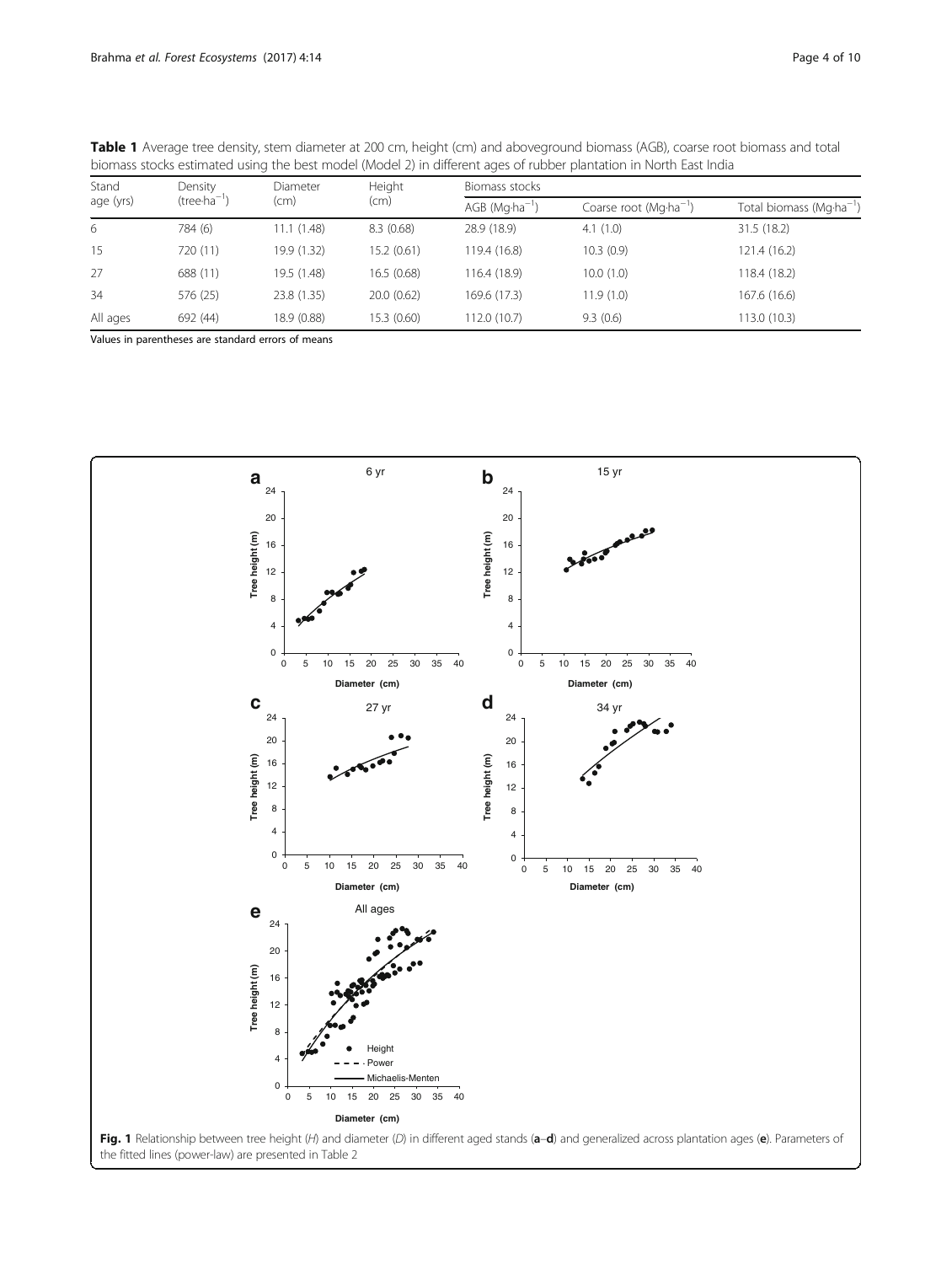| Model                | a    | b       |                  | d                        | AICc  | $R^2$ | <b>RMSE</b> | 95% CI of asymptotic height |
|----------------------|------|---------|------------------|--------------------------|-------|-------|-------------|-----------------------------|
| Michaelis-Menten     | 51.1 | 42.3    | $-$ <sup>a</sup> | $\equiv$                 | 112.4 | 0.795 | 2.24        | $33.8 - 68.5$               |
| Power law            | 1.98 | 0.70    |                  | $\equiv$                 | 114.3 | 0.790 | 2.27        |                             |
| Gompertz             | 24.9 | 0.84    | 0.09             |                          | 114.4 | 0.796 | 2.25        | $20.0 - 29.8$               |
| Chapman-Richard      | 30.0 | 0.04    | 1.07             | $\overline{\phantom{0}}$ | 114.5 | 0.796 | 2.25        | $13.5 - 46.5$               |
| Monomolecular        | 31.3 | 0.04    | 0.17             | -                        | 114.5 | 0.796 | 2.25        | $18.2 - 44.4$               |
| Exponential          | 31.3 | 31.52   | 0.04             |                          | 114.5 | 0.796 | 2.25        | $18.2 - 44.4$               |
| Logistic             | 23.1 | 1.72    | 0.13             | -                        | 114.9 | 0.795 | 2.26        | $19.8 - 26.3$               |
| Weibull              | 25.5 | 23.40   | 0.02             | 1.34                     | 116.6 | 0.797 | 2.27        | $11.2 - 39.9$               |
| Richard <sup>b</sup> | 24.8 | $-2.12$ | 0.09             | 0.05                     | 116.8 | 0.796 | 2.27        | $14.0 - 35.5$               |
| Hyperbolic           | 20.9 | $-84.9$ |                  | $\equiv$                 | 159.7 | 0.585 | 3.19        | $19.5 - 22.3$               |

<span id="page-4-0"></span>Table 2 Parameter estimates and model fit criteria for ten different height-diameter (H-D) models

 $-$ <sup>a</sup> represents that parameter is not applicable

<sup>b</sup>Indicates that convergence criteria not met

Model fit statistics of the best model are in bold face

complicated or fail to converge. For practical purposes, the following two models were chosen for estimating  $H$  in the absence of measured height:

Michaelis-Menten:  $H = \frac{51.1D}{42.3+D}$ 

Power-law:  $H = 1.99D^{0.70}$ 

Examination of the confidence limit of the slopes of the age-specific models (Table 3) indicated that slopes for ages

Table 3 Parameters<sup>a</sup> and model fit statistics for the age-specific models of aboveground biomass (AGB). For ease of comparing slopes  $(\beta)$  the 95% confidence limits were presented

| Model        | Stand        | Intercept | Slope $(\beta)^b$      | Model | fit        | criteria    |
|--------------|--------------|-----------|------------------------|-------|------------|-------------|
|              | age<br>(yrs) | (ln(a))   |                        | $R^2$ | <b>AIC</b> | <b>RMSE</b> |
| $\mathbf{1}$ | 6            | $-2.9$    | $2.57(2.49 - 2.65)$    | 0.997 | $-70.8$    | 0.077       |
|              | 15           | $-2.01$   | $2.25(2.11 - 2.39)$    | 0.984 | $-84.0$    | 0.095       |
|              | 27           | $-0.32$   | $1.84(1.53 - 2.15)$    | 0.909 | $-45.5$    | 0.717       |
|              | 34           | $-2.12$   | 2.43 (2.18-2.68)       | 0.958 | $-64.3$    | 0.143       |
|              | All ages     | $-2.83$   | $2.60(2.46 - 2.74)$    | 0.954 | $-170.6$   | 0.271       |
| 2            | 6            | $-3.49$   | $0.97(0.94 - 1.00)$    | 0.998 | $-66.6$    | 0.089       |
|              | 15           | $-3.64$   | $0.96(0.90 - 1.02)$    | 0.980 | $-79.4$    | 0.107       |
|              | 27           | $-1.71$   | $0.78$ $(0.67 - 0.89)$ | 0.938 | $-51.4$    | 0.059       |
|              | 34           | $-3.08$   | $0.93(0.87 - 0.99)$    | 0.983 | $-80.5$    | 0.092       |
|              | All ages     | $-3.31$   | $0.95(0.91 - 0.99)$    | 0.976 | $-217.1$   | 0.192       |
| 3            | 6            | $-4.85$   | 3.79 (3.22-4.36)       | 0.93  | $-24.2$    | 0.365       |
|              | 15           | $-11.28$  | 5.85 (4.71-6.99)       | 0.858 | $-42.3$    | 0.285       |
|              | 27           | $-5.53$   | 3.79 (2.73-4.85)       | 0.79  | $-32.8$    | 0.274       |
|              | 34           | $-4.15$   | $3.23(2.63 - 3.83)$    | 0.876 | $-44.8$    | 0.246       |
|              | All ages     | $-3.49$   | $3.04(2.81 - 3.27)$    | 0.911 | $-126.6$   | 0.376       |

Model fit statistics of the best model for a given plantation age are in bold face

6 and 34 yr. are not significantly different from the slopes of the models generalized across all age classes. Due to this and the small sample size for individual ages, equations that are generalized across all age classes were developed and tested. Based on the higher  $R^2$  and lower AIC and RMSE, Model 2 and 4 were found to be more appropriate for AGB, stem, coarse root and total dry weight than Model 1 and 3 (Table [4\)](#page-5-0). On the other hand, the power-law model was more appropriate for foliage and branch biomass. Therefore, the following models were proposed for estimation of AGB, foliage, branch, stem, coarse root (RDW) and total biomass components:

AGB =  $(\exp(-3.31 + 0.95(\ln D^2 H))) \times 1.02$ Foliage =  $(exp(-4.41 + 1.87(lnD)) \times 1.25$ Branch =  $(exp(x 2.76 + 2.07(lnD)) \times 1.20$ Stem =  $(\exp(-4.57 + 1.05(\ln D^2 H))) \times 1.03$  $RDW = (exp(-0.53 + 0.64(lnAGB)) \times 1.03$ Total =  $(\exp(-2.84 + 0.90(\ln D^2 H))) \times 1.02$ 

In addition, RDW could be estimated using model 2 as RDW =  $(exp(-2.64 + 0.60 (lnD^2H))) \times 1.04$ . However, in terms of goodness of fit criteria, Model 5 was only slightly better than Model 2 and Model 4 (Table [4](#page-5-0)).

## Variation in tree biomass components

The measured and estimated biomass components significantly varied with stand age (Fig. [2\)](#page-6-0). However, the measured biomass components were not significantly different from the estimated biomass in all plantation ages. The exception was branch dry weight at 34 yr., where the estimated branch dry weight was higher than the measured dry weight. Measured total aboveground (AGB) dry weight increased from 35.4 kg·tree−<sup>1</sup> in 6 yr. plantations to 288.5 kg·tree<sup>-1</sup> in 34 yr. old plantations (Fig. [2a](#page-6-0)). However, using different models the estimated total AGB for all the ages are given in Fig. [3](#page-7-0). Measured foliage dry weight increased from 3 kg⋅tree<sup>-1</sup> in 6 yr. old plantations to 5 kg⋅tree<sup>-1</sup> in 34 yr. old plantations, but

<sup>&</sup>lt;sup>a</sup>All parameters were significantly different from zero. Therefore P values were not included

<sup>&</sup>lt;sup>b</sup>Figures in parentheses represent 95% confidence limits of the slope. Two or more slopes are significantly different from each other only if their confidence limits do not overlap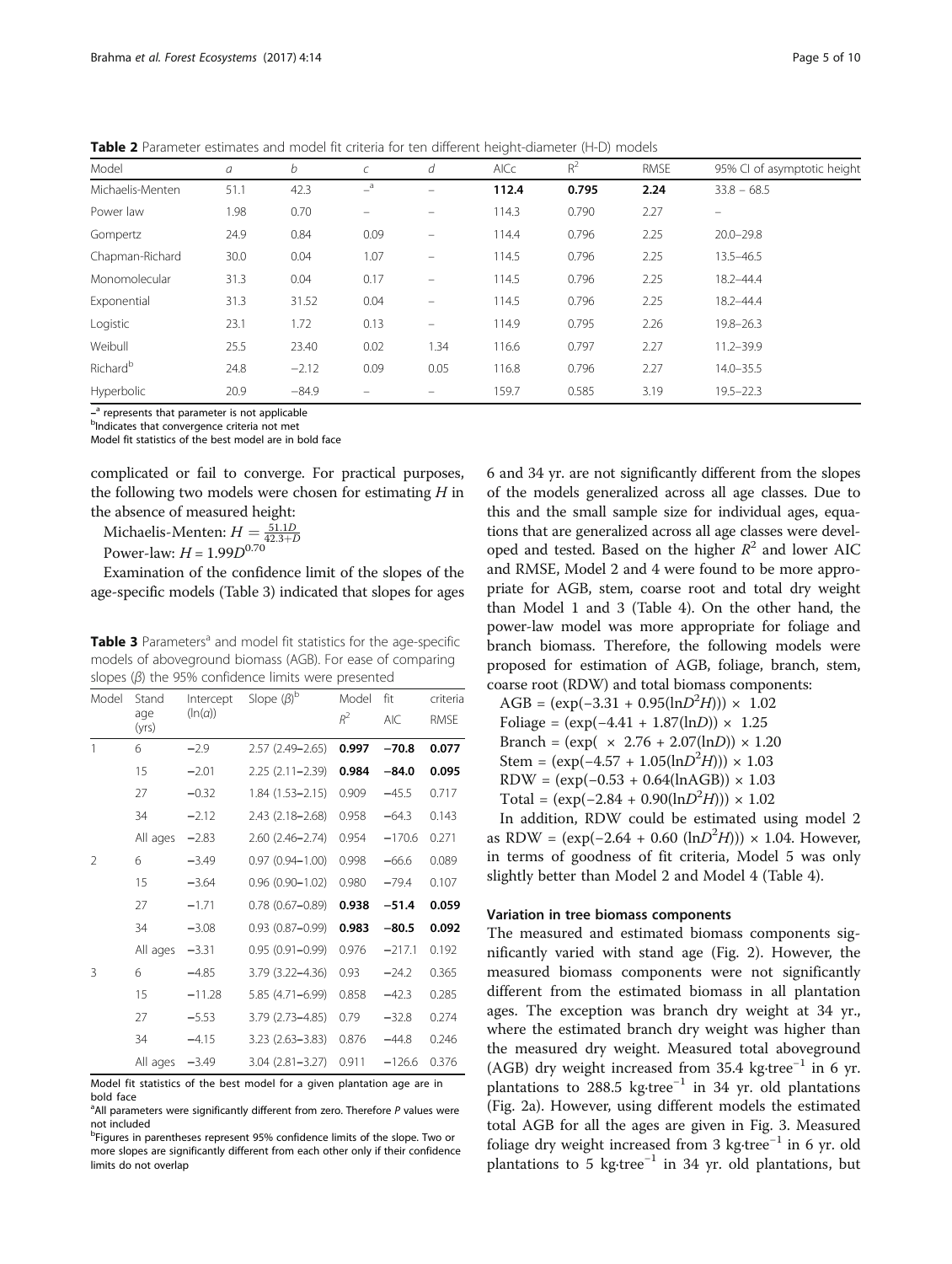Goodness of fit statistics of the best model is in bold face

<sup>a</sup>Figures in parenthesis are standard errors of estimates

foliage biomass in 6 yr. plantations did not significantly differ from those in 27 yr. plantations (Fig. [2b\)](#page-6-0). Measured branch dry weight increased from 11 kg⋅tree<sup>-1</sup> in 6 yr. plantations to 43 kg·tree−<sup>1</sup> in 27 yr. old plantations and then decreased to 35 kg·tree−<sup>1</sup> in 34 yr. old plantations (Fig. [2c\)](#page-6-0). Measured stem dry weight increased from 21 kg·tree<sup>-1</sup> in 6 yr. plantations to 249 kg·tree<sup>-1</sup> in 34 yr. old plantations (Fig. [2d](#page-6-0)). Similarly, coarse root dry weight increased from 5.4 kg⋅tree<sup>-1</sup> in 6 yr. plantations to 19 kg·tree−<sup>1</sup> in 34 yr. old plantations (Fig. [2e](#page-6-0)). The coarse root biomass estimated using the three models also did not significantly differ (Fig. [4](#page-8-0)). However, estimating coarse root biomass from AGB (Model 5) was superior to other models in terms of goodness of fit criteria (Table 4) and normality of residuals (Fig. [4c](#page-8-0)). Total dry weight of all components increased from 40 kg·tree  $^{-1}$  in 6 yr. old plantations to 307 kg⋅tree<sup>-1</sup> in 34 yr. old plantations (Fig. [2e\)](#page-6-0). In terms of the mean absolute percentage error (MAPE), AGB, total biomass and stem biomass were estimated with less error (MAPE <20%) compared to coarse root dry weight (MAPE = 21%). Branch dry weight (MAPE = 80%) and foliage dry weight (MAPE = 83%) were poorly estimated. Foliage dry weight was underestimated in 6 yr. old plantations compared to the measured (Fig. [2b\)](#page-6-0), while stem dry weight was severely overestimated in 34 yr. old plantations.

The estimated AGB stocks (Mg·ha−<sup>1</sup> ) were 29, 119, 116 and 169 Mg·ha−<sup>1</sup> for 6, 15, 27 and 34 yr. old plantations, respectively (Table [1](#page-3-0)). The coarse root biomass was estimated at 4 Mg·ha<sup>-1</sup> for 6 yr. old plantations and 12 Mg·ha <sup>-1</sup> for 34 yr. old plantations. Similarly, total biomass (excluding fine roots) was estimated at 32 Mg·ha<sup>-1</sup> at 6 yr. and 168 Mg·ha−<sup>1</sup> at 34 yr. old plantations (Table [1](#page-3-0)).

## **Discussion**

4 −13.50 (0.45) 1.51 (0.04) 0.963 −191.1 0.232

The average stand density of rubber plantations declined from 784 trees·ha<sup>-1</sup> in 6 yr. old plantations to 576 in 34 yr. old plantations. Since, a common plant spacing of

| Components    | Model          | Intercept                   | Slope       | $R^2$ | AICc     | <b>RMSE</b> |
|---------------|----------------|-----------------------------|-------------|-------|----------|-------------|
| AGB           | $\mathbf{1}$   | $-2.82$ (0.21) <sup>a</sup> | 2.60(0.07)  | 0.954 | $-170.6$ | 0.270       |
|               | $\overline{2}$ | $-3.31(0.15)$               | 0.95(0.02)  | 0.977 | $-217.1$ | 0.192       |
|               | 3              | $-3.49(0.32)$               | 3.03(0.12)  | 0.911 | $-126.6$ | 0.377       |
|               | $\overline{4}$ | $-14.47(0.46)$              | 1.58(0.04)  | 0.963 | $-186.2$ | 0.241       |
| Foliage       | $\mathbf{1}$   | $-4.41(0.51)$               | 1.87(0.18)  | 0.635 | $-49.0$  | 0.672       |
|               | $\overline{2}$ | $-4.48(0.57)$               | 0.65(0.07)  | 0.588 | $-40.9$  | 0.713       |
|               | 3              | $-3.91(0.71)$               | 1.82(0.27)  | 0.418 | $-17.8$  | 0.847       |
|               | 4              | $-11.89(1.41)$              | 1.07(0.12)  | 0.559 | $-36.4$  | 0.738       |
| Branches      | 1              | $-2.76(0.46)$               | 2.03(0.16)  | 0.714 | $-62.5$  | 0.607       |
|               | $\overline{2}$ | $-2.95(0.51)$               | 0.71(0.06)  | 0.687 | $-56.4$  | 0.636       |
|               | 3              | $-2.60(0.65)$               | 2.11(0.24)  | 0.543 | $-31.1$  | 0.767       |
|               | 4              | $-11.32(1.25)$              | 1.19(0.10)  | 0.672 | $-53.4$  | 0.650       |
| Stem          | $\mathbf{1}$   | $-3.97(0.27)$               | 2.88 (0.09) | 0.934 | $-131.8$ | 0.362       |
|               | $\overline{2}$ | $-4.57(0.19)$               | 1.05(0.02)  | 0.972 | $-188.4$ | 0.237       |
|               | 3              | $-4.95(0.29)$               | 3.45(0.11)  | 0.941 | $-139.4$ | 0.342       |
|               | 4              | $-17.09(0.50)$              | 1.77(0.04)  | 0.967 | $-176.5$ | 0.259       |
| Coarse roots  | 1              | $-2.4(0.23)$                | 1.7(0.08)   | 0.871 | $-155.1$ | 0.305       |
|               | $\overline{2}$ | $-2.64(0.23)$               | 0.60(0.03)  | 0.883 | $-161.9$ | 0.290       |
|               | 3              | $-2.69(0.32)$               | 1.91(0.12)  | 0.802 | $-126.7$ | 0.375       |
|               | $\overline{4}$ | $-9.84(0.56)$               | 1.02(0.05)  | 0.881 | $-160.9$ | 0.292       |
|               | 5              | $-0.53(0.12)$               | 0.64(0.03)  | 0.905 | $-175.4$ | 0.261       |
| Total biomass | 1              | $-2.38(0.20)$               | 2.49(0.07)  | 0.954 | $-176.7$ | 0.259       |
|               | $\overline{2}$ | $-2.84(0.15)$               | 0.90(0.02)  | 0.976 | $-221.2$ | 0.184       |
|               | 3              | $-3.00(0.31)$               | 2.89(0.11)  | 0.908 | $-130.9$ | 0.365       |
|               |                |                             |             |       |          |             |

<span id="page-5-0"></span>Table 4 Parameters and goodness of fit statistics for the various models used in estimating biomass components combining all stand ages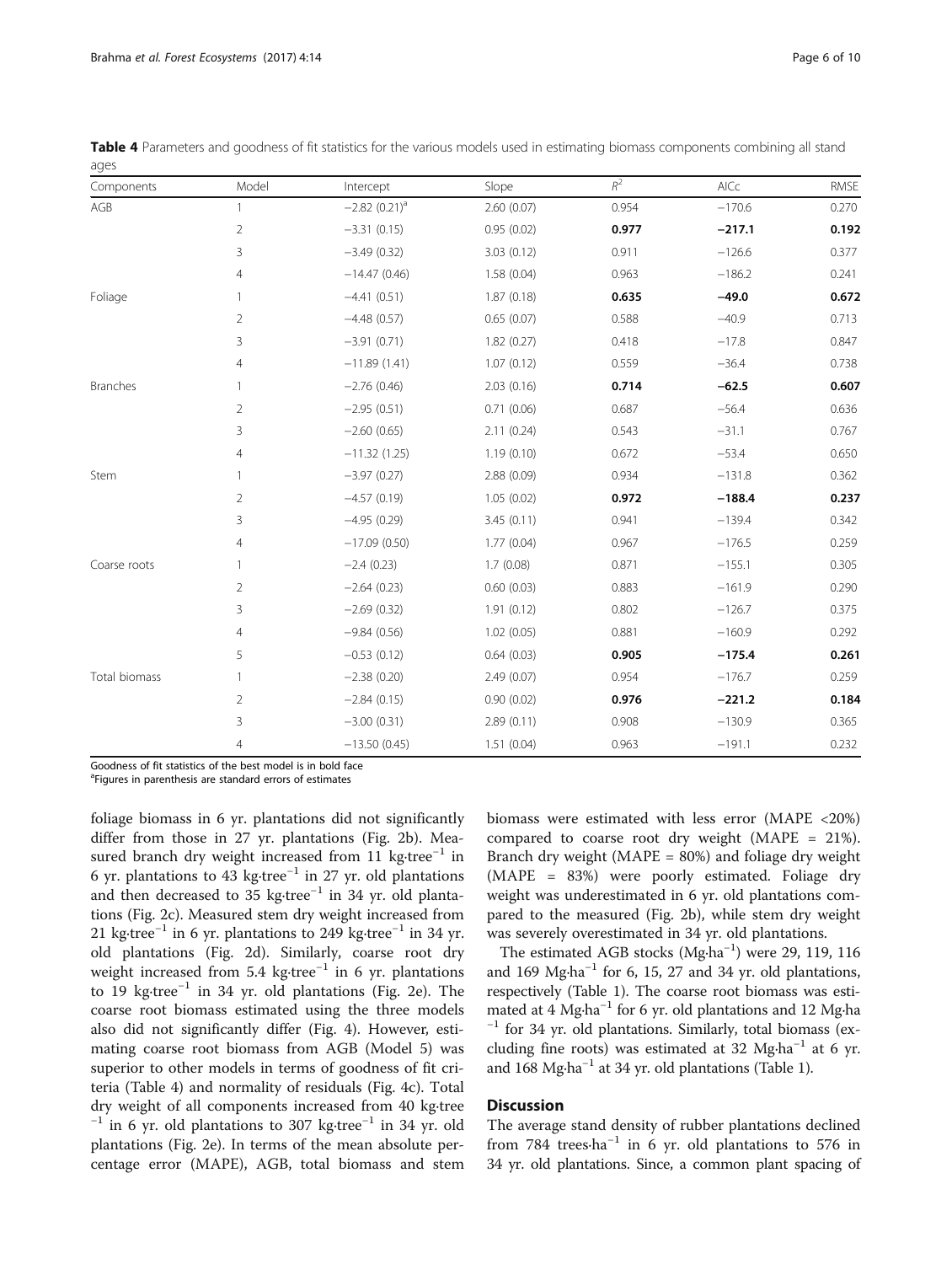<span id="page-6-0"></span>

 $3 \text{ m} \times 4 \text{ m}$  was maintained during the initial plantation stage, the results indicate that the number of trees in plantation decreased by about 26% with the increase in stand age. This implies that plantation density reduced at 0.95% per annum, and this is comparable with the 1.5% reduction reported from Sri Lanka (Munasinghe et al. [2014](#page-9-0)). This is consistent with predictions of Yoda's law (Yoda et al. [1963](#page-9-0)) and the stand density rule of Reineke (Reineke [1933](#page-9-0)).

From the H-D models it is evident that the Michaelis-Menten and power-law models are adequate, while the gain in explanatory power from the other models was minimal. Therefore, in the absence of measured tree height, *H* estimated using the Michaelis-Menten function can be used to estimate tree volume. The results also suggest that AGB can be estimated more accurately using models consisting of compound variables of D and H. The power-law model (Model 1) was slightly poorer in terms of goodness of fit criteria. The poor performance of the power-law model could be attributed to data truncation (Sileshi [2015\)](#page-9-0), which is evident in Fig. [1](#page-3-0). Data truncation can occurs either due to sampling that only includes those individuals whose size lies within a certain interval or when equations are fitted to a restricted segment of the size range. Data are said to be left truncated when the lower segment of the population has been left out, whereas right-truncation results from leaving out the upper segment. Sileshi [\(2015\)](#page-9-0) has demonstrated that the allometry exponent can be highly biased when the power-law equation is fitted to a restricted segment of the size range or different life stages of a species. In the different plantation ages except at 6 yr., data are evidently left truncated, i.e. the lower segment of the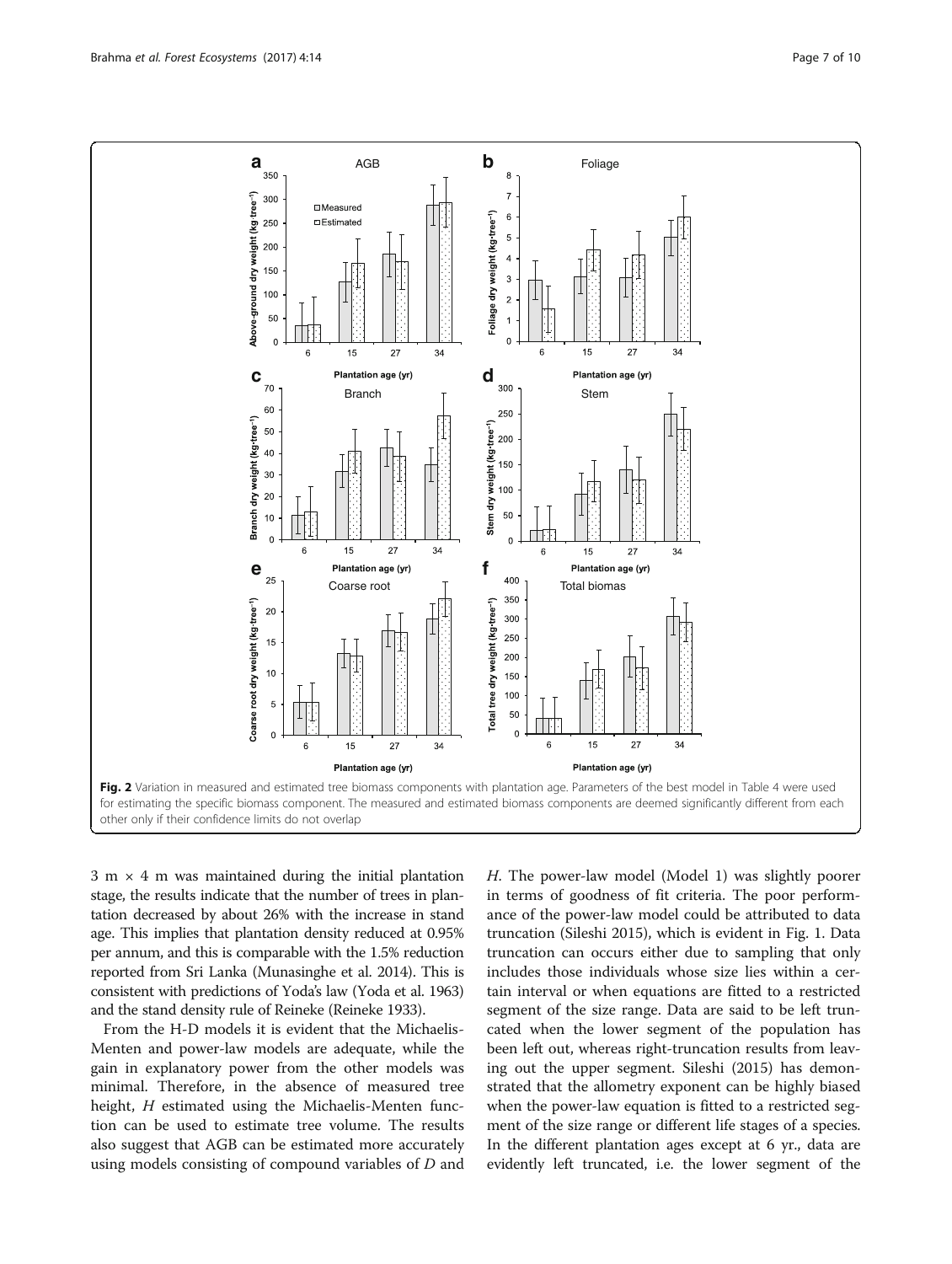population has been left out. Left-truncation of data tends to raise the allometry intercept and as a result shrink the slope (Sileshi [2015](#page-9-0)). On the other hand, Model 2 slopes did not significantly differ from each other except at plantation age of 15. As the models for all ages were developed from a larger dataset, they may be less sensitive to change in age and hence may be used for future AGB estimations of 6, 27 and 34 yrs. old plantations.

Among the models compared, the model that contains tree volume had higher predictive power for AGB and total tree biomass. This is consistent with the general observation that AGB increases with bole volume in woody species (Chave et al. [2005](#page-9-0)). Although the use of fewer explanatory variables are recommended for ease in model application and validation (Sileshi [2014\)](#page-9-0), in the present study D and H were directly measured and therefore could be applied for biomass estimation.

In this study the focus was on the aboveground living biomass and coarse roots (excluding fine roots) of trees since these components account for the largest percentage of the sequestered carbon within a forest ecosystem (Kongsager et al. [2013\)](#page-9-0). Root biomass is difficult to measure in most conditions. Therefore, we recommend direct estimation of coarse root biomass from measured AGB assuming a power-law relationship between root biomass and AGB (i.e. Model 5).This assumption is reasonable because allometry theory and empirical observations have demonstrated near-isometric relationships

<span id="page-7-0"></span>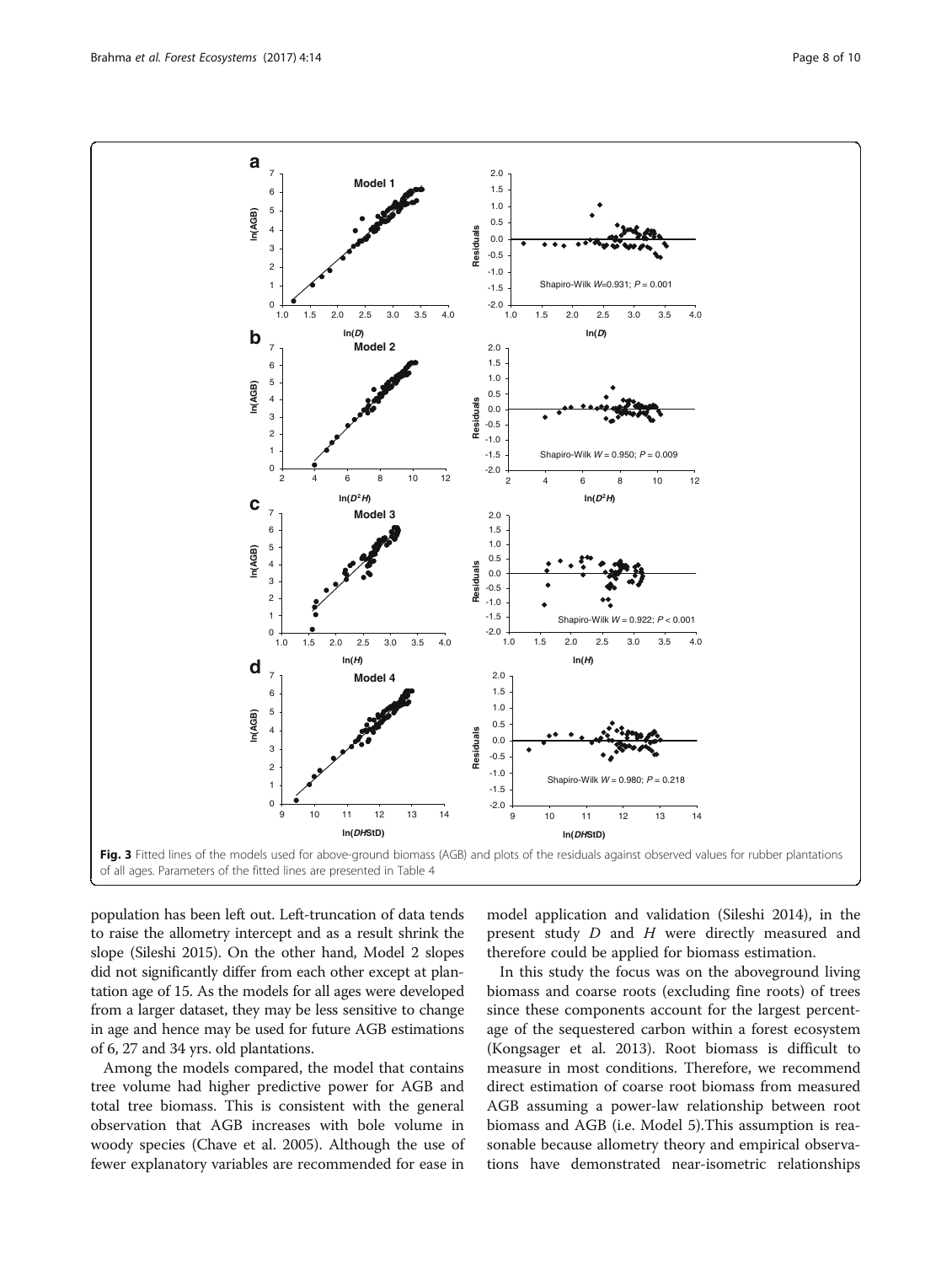<span id="page-8-0"></span>

between aboveground and belowground biomass of trees (Cheng and Niklas [2007;](#page-9-0) Hui et al. [2014](#page-9-0)).

The estimated AGB stocks (Mg·ha<sup>-1</sup>) for 6 and 15 yrs. old rubber trees are comparable with values (56 and 248 kg·tree−<sup>1</sup> ) reported from Brazil (Maggiotto et al. [2014](#page-9-0)). AGB estimates for 27 and 34 yr. old plantations are 25 and 50% lower than the estimated total biomass for 25 and 38 yr. old rubber plantations from China (Tang et al. [2009](#page-9-0); Yang et al. [2014\)](#page-9-0). These differences could be related to differences in planting density, growth habitat and management practices (Yang et al. [2014](#page-9-0)). Moreover, total biomass stocks of 5 to 40 yrs. old rubber plantations from the same region were reported to be 32 to 211 Mg·ha−<sup>1</sup> (Brahma et al. [2016](#page-9-0)). Similar to the present study the AGB stock in rubber plantations increased with increase in plantation age (Chaudhuri et al. [1995](#page-9-0); Dey et al. [1996;](#page-9-0) Yang et al. [2005](#page-9-0); Tang et al. [2009](#page-9-0); Corpuz et al. [2014;](#page-9-0) Maggiotto et al. [2014](#page-9-0); Brahma et al. [2016\)](#page-9-0).

## Conclusions

It is concluded that models involving tree volume are more appropriate for regional level biomass estimation

than simple models for individual stands. We recommend that the power-law model should not be used for estimation of AGB of plantations at different growth stages because power-law parameters can be biased due to data truncation. Our study suggests that the model generalizing all the ages can be used irrespective of the age of the stand. In the absence of measured height, we recommend the Michaelis-Menten model for estimating height. One of the limitations of this study is the relatively small sample size for developing age-specific models. Another limitation is our inability to sample total belowground biomass due to resource constraints to collect fine roots. We recommend that future studies tackle these issues.

## Additional file

[Additional file 1:](dx.doi.org/10.1186/s40663-017-0101-3) Dataset for biomass stock of rubber plantations. (XLS 34 kb)

#### Acknowledgements

We gratefully acknowledge the owners (Mr. Goutam Nandi and Mr. Kabir Uddin Ahmed) of the Hevea plantations for allowing us to harvest required